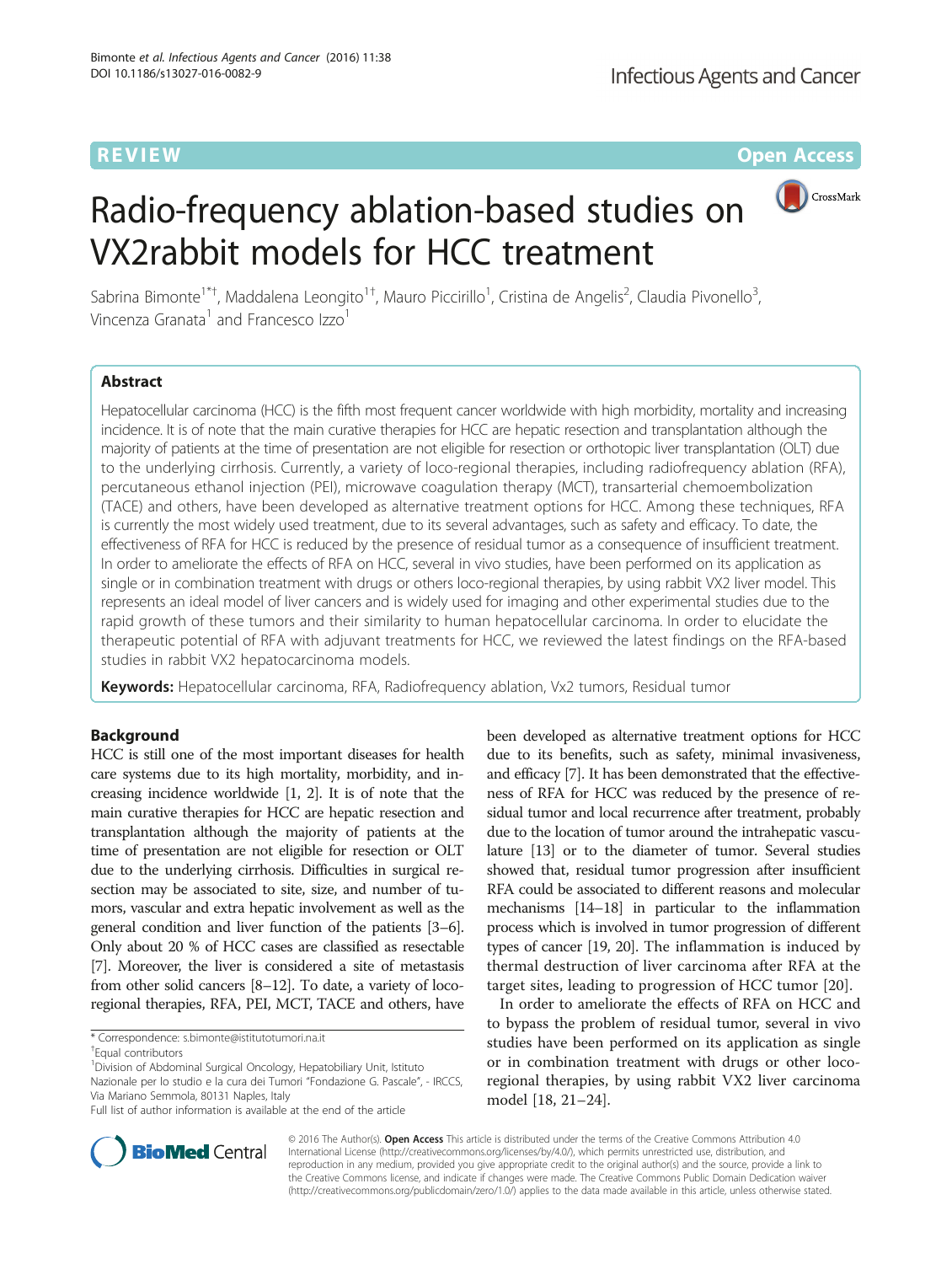The rabbit VX2 tumor model is widely used in experimental oncology. It is classified as leporine anaplastic squamous cell carcinoma being characterized by rapid growth, hypervascularity and easy propagation in the skeletal muscle [\[25](#page-3-0)–[28\]](#page-3-0). This model has been applied to various types of cancer [[29](#page-3-0)–[38](#page-4-0)], and recently it has been used in doxorubicin interventional chemotherapy of renal carcinoma [\[39\]](#page-4-0). The transplantation of the VX2 cells can be achieved either by injecting the tumor cell suspensions or by implanting solid tumor pieces (fresh o frozen) as previously described [\[40](#page-4-0)].

This represents an ideal model of liver cancers due to the rapid growth of VX2 tumors and their similarity to human hepatocellular carcinoma. Here we reviewed the latest findings on the RFA based studies in rabbit VX2 hepatocarcinoma models, with the aim of elucidating the therapeutic potential of RFA with adjuvant treatments for HCC.

# Generation of VX2 model for liver tumor treatment: an overview of loco regional therapy-based studies

Several studies demonstrated that intrahepatic implantation of solid tumor fragments is more successfully that the injection of a cell suspension [\[41](#page-4-0)–[43](#page-4-0)], although a sonography implantation of liver tumors achieved a good success rate [[44](#page-4-0)]. The protocol for liver implantation has been detailed described by Parvivian et al. [\[40\]](#page-4-0). It is of note that the preferred implantation site for VX2 tumors is the left lateral hepatic lobe due to a more favorable angle of the feeding artery for later angiographic catheterization. Our group and other researchers demonstrated that the tumors developed after 2–4 weeks form tissue implantation with nodules of 2-3 cm [[38](#page-4-0)] (Fig. 1).

It also has been reported that the application of ultrasonography, is useful to following the solid tumor growth and to detect the presence of necrosis [[44](#page-4-0)]. The use of non-necrotic tumors allows optimizing the evaluation of tumor response to loco-regional therapy experiments. It is largely provided that loco-regional therapies, including RFA and TACE, play a major role in the clinical

management of hepatocellular carcinoma [[45\]](#page-4-0). Regarding pre-clinical studies, many evidences reported the safety and the efficacy of different loco-regional treatments in rabbit VX2 liver tumor model, especially in combination with adjuvant substances. Gholamrezanezhad et al., evaluated the pharmacokinetic profile (PK) and embolization effect of 70–150-μm doxorubicin eluting beads (DEBs) following intra-arterial injection, in the rabbit liver VX2 tumor model [[46](#page-4-0)]. In VX2 model of liver metastases, it has been reported that HepaSphere and DEBS microspheres loaded with irinotecan, caused significant necrosis of tumor nodules [[47](#page-4-0)]. Xia et al., showed that intra-arterial interleukin-12 gene delivery combined with chemoembolization, had a potent anti-tumor effect in a VX2 rabbit HCC [[48\]](#page-4-0). In another study performed on the rabbit VX2 liver tumor model, was demonstrated that the application of Electroporation-Mediated Transcatheter Arterial Chemoembolization (E-TACE) increased liver tumor chemotherapeutic uptake following targeted transcatheter infusion [\[49\]](#page-4-0). In addition, Deng et al., showed that TACE with arterial administration of Endostar (an antiangiogenic agent) inhibited the angiogenesis biomarkers associated with TACE in a rabbit model bearing VX2 liver tumor [[50](#page-4-0)]. Potentiated anti-tumor effects on liver cancer, were also observed in a similar study with chloroquine and TACE. The authors showed that chloroquine, which is a traditional drug used for treatment of malaria [\[51\]](#page-4-0), promoted the anticancer effect of TACE in a rabbit VX2 liver tumor model. Other studies proved that single-bolus regional chemotherapy with doxorubicin, had limited anti-tumor effects when compared with TACE in a rabbit VX2 liver tumor model [\[52](#page-4-0)]. Very recently, it has been reported that the elaborate integration of TACE with nanoparticle-enhanced High-intensity focused ultrasound (HIFU) cancer surgery, applied in VX2 liver tumor model, could efficiently enhance the HCC cancer treatment outcome, representing a new and efficient therapeutic protocol/modality for clinic cancer treatment [[53](#page-4-0)]. Another research demonstrated that Transarterial oily chemoembolization (TOCE), one of the most effective approaches for

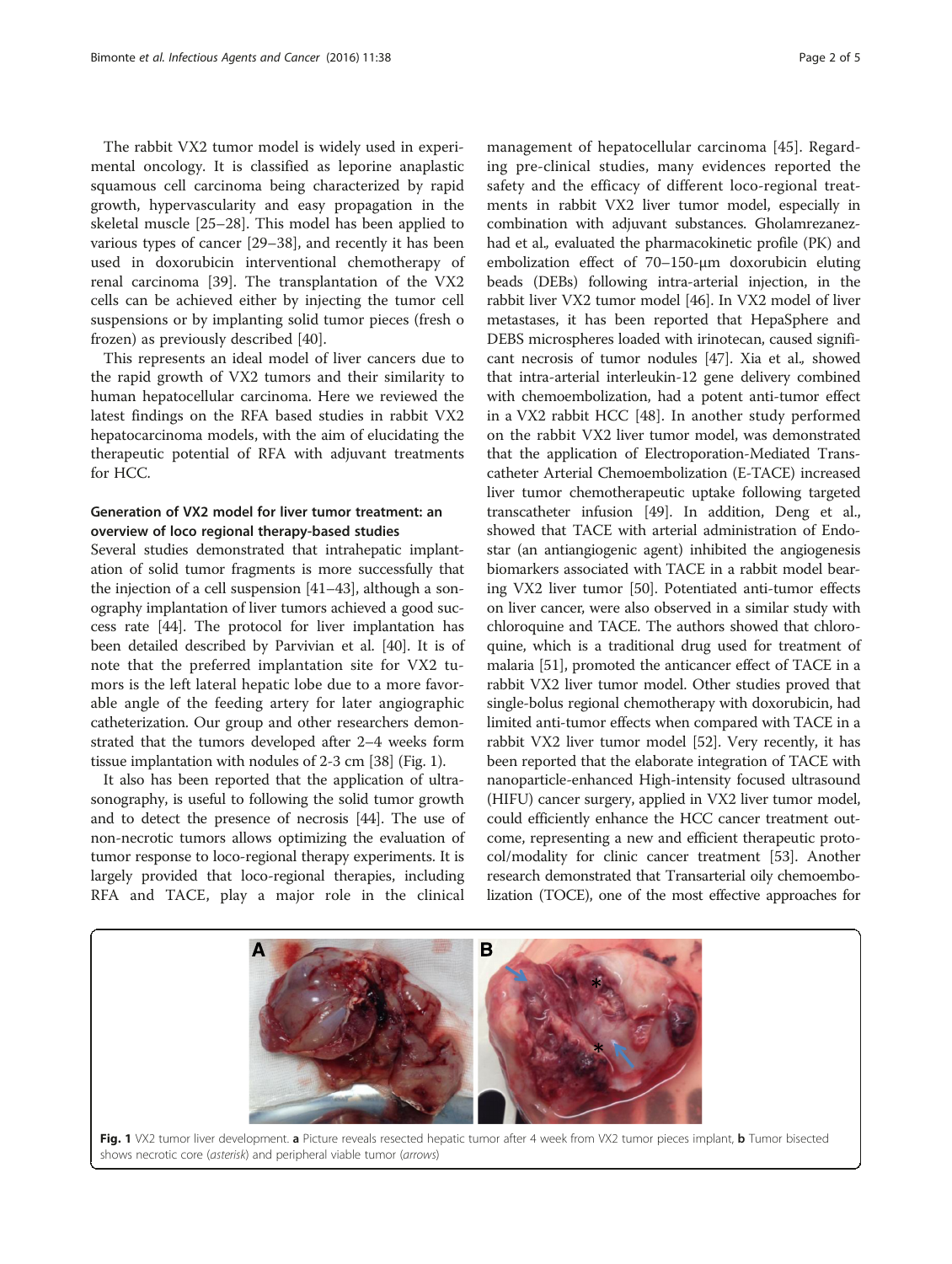the treatment of patients with HCC, who are not suitable for surgical therapy [\[54\]](#page-4-0), combined with Lidamycin (LDM) [[55](#page-4-0)], shows potent therapeutic efficacy in VX2 rabbit liver tumor model. Synergistic effects of RFA and toll like receptor 9 (TRL9) stimulation result in a potentiated antitumor T cell response and cytotoxicity in the VX2 hepatoma tumor [[23](#page-3-0)].

Taken together all these different data, summarized in Table 1, suggest that these combined treatments may have potential synergistic effects on liver cancer.

# Radio-frequency ablation of VX2 rabbits model for HCC treatment: experimental studies

RFA is considered one of the standard procedures for local tumor treatment such as prostate [[56](#page-4-0), [57\]](#page-4-0), kidney [\[56](#page-4-0)], bone [\[58, 59\]](#page-4-0), brain [\[60, 61\]](#page-4-0), lung [\[62, 63\]](#page-4-0) and liver tumors [[45](#page-4-0), [64](#page-4-0)–[67](#page-4-0)]. RFA is commonly used for the treatment of early HCC, although recently the technique has been improved to bypass the problem of burden for patients and operators [[68](#page-4-0)]. RFA is classified as thermal technique since induces cell tumor destruction by heating tumor tissue to high temperatures [[69](#page-4-0), [70](#page-4-0)]. It is important to underline that the effectiveness of RFA for HCC is reduced by the presence of residual tumor as a consequence of insufficient treatment. It is very difficult to avoid the residual tumor due to several causes such as the liver's anatomy, the mechanisms of RFA, the pathological characteristics of HCC and the inflammation. It has been demonstrated that despite it is possible to set the target temperature around 105–115 °C during RFA, only the tissues surrounding the electrodes can reach that temperature due to "heat sink" effect of blood large vessels near the tumor [[71](#page-4-0)].

Table 1 Effects of Loco-regional treatments on tumor growth in VX2 rabbit model of liver cancer

| Animal model                              | Treatment                                                            | Effects on tumor          | Reference |
|-------------------------------------------|----------------------------------------------------------------------|---------------------------|-----------|
| Rabbit Vx2 liver<br>tumor model           | TACE, DEBs                                                           | Tumor growth<br>reduction | [46]      |
| Rabbit VX2 liver<br>metastis model        | HepaSphere and DC Enhanced Tumor<br>Bead microspheres<br>loaded with | necrosis                  | [47]      |
| Rabbit VX2<br>HCC model                   | IL12, TACE                                                           | Tumor growth<br>reduction | [48]      |
| Rabbit VX2<br><b>HCC</b> model            | Endostar, TACE                                                       | Tumor growth<br>reduction | [50]      |
| Rabbit VX2<br>liver model                 | Chloroquine, TACE                                                    | Tumor growth<br>reduction | [51]      |
| Rabbit VX2<br>liver model                 | TACE, HIFU                                                           | Tumor growth<br>reduction | [53]      |
| Rabbit VX2 liver LDM, TOCE<br>tumor model |                                                                      | Tumor growth<br>reduction | [54]      |
| Rabbit VX2<br><b>HCC</b> model            | TRL9, RFA                                                            | Tumor growth<br>reduction | [23]      |

Abbreviations: TACE transcatheter arterial chemoembolization, IL-12

interleukin-12, LDM Lidamycin, TOCE transarterial oily chemoembolization, HIFU high-intensity focused ultrasound, TRL9 toll like receptor 9

| Table 2 Effects of RFA on the progression of residual HCC in |  |  |
|--------------------------------------------------------------|--|--|
| VX2 rabbit model of liver cancer                             |  |  |

| Animal model            | Treatment                                                                              | Effects on the progression<br>of residual HCC                                                                                                                       | References |
|-------------------------|----------------------------------------------------------------------------------------|---------------------------------------------------------------------------------------------------------------------------------------------------------------------|------------|
| Rabbit VX2<br>HCC model | RFA at different<br>temperatures<br>$(55,70 \text{ and } 85 \text{ }^{\circ}\text{C})$ | Low temperatures<br>induce rapid progression<br>of residual HCC.<br>Tumor progression<br>is associated to PCNA,<br>MMP-9, and VEGF, HGF<br>and IL-6 overexpression. | [18]       |
| Rabbit VX2<br>HCC model | Aspirin, RFA                                                                           | Reduced progression of<br>residual HCC associated<br>to reduced inflammation.                                                                                       | [21]       |

Many evidences have demonstrated a rapid progression of residual HCC after RFA [[72, 73\]](#page-4-0). In addition, this tumor becoming very aggressive, switches to sarcoma [[74, 75\]](#page-4-0) thus leading to bad prognosis for patients.

In order to ameliorate the effects of RFA on HCC and to clarify the underlying mechanisms of rapid progression of residual tumor after insufficient RFA, several in vivo studies, have been performed using rabbit VX2 hepatocarcinoma model. The study conducted by Ke et al., was designed to prove whether low temperature of RFA at the target sites, and could facilitate progression of residual hepatic VX2 carcinoma trying to dissect the underlying mechanisms. The VX2 nodules were transplanted into the liver rather than derived from the liver itself, in order to reduce the feeding artery and the heat sink effect. The residual VX2 hepatoma model in rabbits was established by using RFA at different temperatures (55, 70 and 85 °C). Actually, it is of note that different molecular factors are involved in HCC progression and metastasis, such as IL-6, PCNA, MMP-9, VEGF, HGF [[76](#page-4-0)–[78](#page-4-0)]. The authors demonstrated that residual hepatic VX2carcinoma facilitated its progression through inducing over expression of several molecular factors, such as PCNA, MMP-9, VEGF, HGF and IL-6 [[18](#page-3-0)].

In another research, was proved that the inflammation induced by RFA at the target sites, facilitated the progression of residual HCC tumor [[21\]](#page-3-0). The authors generated the orthotropic VX2 rabbit HCC model with two hepatic tumors in different lobes and treated the animals with different doses of aspirin used as anti-inflammatory drug. Results from this study demonstrated that aspirin inhibited the inflammatory reaction of animals after RFA, suggesting that aspirin could be potentially used as an adjuvant therapy with RFA for treating HCC. Table 2 summirizes the effects of RFA on the progression of residual HCC in VX2 rabbit model of liver cancer.

# Conclusions

Altogether these data suggest that inflammation and low temperature of RFA at the target sites could be important reasons for rapid progression of residual hepatic VX2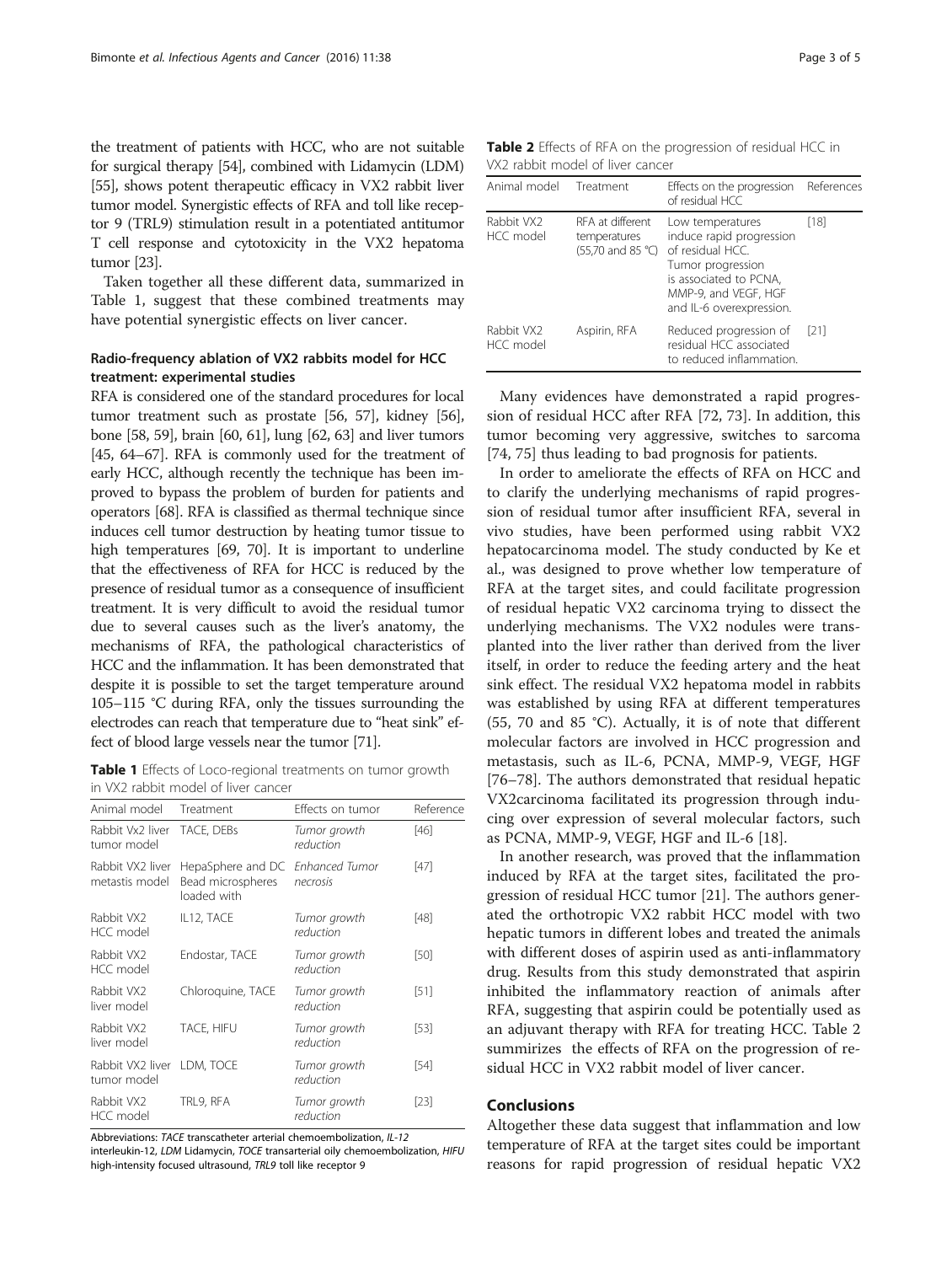<span id="page-3-0"></span>carcinoma. Future studies will be needed to validate the therapeutic potential of drugs or other loco-regional techniques as an adjuvant therapy with RFA for treating HCC.

#### Abbreviations

(E-TACE), Electroporation-Mediated Transcatheter Arterial Chemoembolization; (HIFU), high-intensity focused ultrasound; DEBs, doxorubicin eluting beads; HCC, hepatocellular carcinoma; HGF, hepatocyte growth factor; IL-6, Interleukin-6; LDM, lidamycin; MCT, microwave coagulation therapy; MDR, multidrug resistance; MMP-9, matrix metallopeptidase 9; OLT, orthotopic liver transplantation; PCNA, Proliferating cell nuclear antigen; PEI, percutaneous ethanol injection; PK, pharmacokinetic profile; RFA, radiofrequency ablation; TACE, transcatheter arterial chemoembolization; TOCE, transarterial oily chemoembolization; TRL9, toll like receptor 9; VEGF, Vascular endothelial growth factor

#### Acknowledgements

This work was supported by current research programs of National Institute of Tumors, IRCCS Fondazione G. Pascale, Italy and I.O.S & Coleman Srl, Naples, Italy.

#### Authors' contributions

The manuscript was written by SB and ML. MP, VG, Cd, CV performed bibliographic research. FI and SB revised the manuscript. All authors read and approved the final manuscript.

#### Competing interests

The authors declare that they have no competing interests.

# Ethical approval

Not applicable.

#### Author details

<sup>1</sup> Division of Abdominal Surgical Oncology, Hepatobiliary Unit, Istituto Nazionale per lo studio e la cura dei Tumori "Fondazione G. Pascale", - IRCCS, Via Mariano Semmola, 80131 Naples, Italy. <sup>2</sup>I.O.S. & Coleman Srl, Naples, Italy.<br><sup>3</sup>Dipartimento di Medicina Clinica e Chirurgia, Sezione di Endocripologia. <sup>3</sup>Dipartimento di Medicina Clinica e Chirurgia, Sezione di Endocrinologia, Università di Napoli Federico II, Naples, Italy.

### Received: 29 April 2016 Accepted: 30 May 2016 Published online: 12 August 2016

#### References

- 1. El-Serag HB. Hepatocellular carcinoma. N Engl J Med. 2011;365(12):1118–27.
- 2. Shariff MI, Cox IJ, Gomaa AI, Khan SA, Gedroyc W, Taylor-Robinson SD. Hepatocellular carcinoma: current trends in worldwide epidemiology, risk factors, diagnosis and therapeutics. Expert Rev Gastroenterol Hepatol. 2009;3(4):353–67.
- 3. Cho YK, Kim JK, Kim WT, Chung JW. Hepatic resection versus radiofrequency ablation for very early stage hepatocellular carcinoma: a Markov model analysis. Hepatology. 2010;51(4):1284–90.
- 4. Rust C, Gores GJ. Locoregional management of hepatocellular carcinoma. Surgical and ablation therapies. Clin Liver Dis. 2001;5(1):161–73.
- 5. Lee WS, Yun SH, Chun HK, Lee WY, Kim SJ, Choi SH, et al. Clinical outcomes of hepatic resection and radiofrequency ablation in patients with solitary colorectal liver metastasis. J Clin Gastroenterol. 2008;42(8):945–9.
- 6. Mulier S, Ruers T, Jamart J, Michel L, Marchal G, Ni Y. Radiofrequency ablation versus resection for resectable colorectal liver metastases: time for a randomized trial? An update. Dig Surg. 2008;25(6):445–60.
- 7. Lau WY, Lai EC. The current role of radiofrequency ablation in the management of hepatocellular carcinoma: a systematic review. Ann Surg. 2009;249(1):20–5.
- 8. Zavadsky KE, Lee YT. Liver metastases from colorectal carcinoma: incidence, resectability, and survival results. Am Surg. 1994;60(12):929–33.
- 9. McCaughan GW, Koorey DJ, Strasser SI. Hepatocellular carcinoma: current approaches to diagnosis and management. Intern Med J. 2002;32(8):394–400.
- 10. Liu LX, Zhang WH, Jiang HC. Current treatment for liver metastases from colorectal cancer. World J Gastroenterol. 2003;9(2):193–200.
- 11. Tsim NC, Frampton AE, Habib NA, Jiao LR. Surgical treatment for liver cancer. World J Gastroenterol. 2010;16(8):927–33.
- 12. Michalski CW, Erkan M, Huser N, Muller MW, Hartel M, Friess H, et al. Resection of primary pancreatic cancer and liver metastasis: a systematic review. Dig Surg. 2008;25(6):473–80.
- 13. Chen X, Liu HP, Li M, Qiao L. Advances in non-surgical management of primary liver cancer. World J Gastroenterol. 2014;20(44):16630–8.
- 14. Kong J, Kong L, Kong J, Ke S, Gao J, Ding X, et al. After insufficient radiofrequency ablation, tumor-associated endothelial cells exhibit enhanced angiogenesis and promote invasiveness of residual hepatocellular carcinoma. J Transl Med. 2012;10:230.
- 15. Kong J, Kong J, Pan B, Ke S, Dong S, Li X, et al. Insufficient radiofrequency ablation promotes angiogenesis of residual hepatocellular carcinoma via HIF-1alpha/VEGFA. PLoS One. 2012;7(5):e37266.
- 16. Dong S, Kong J, Kong F, Kong J, Gao J, Ke S, et al. Insufficient radiofrequency ablation promotes epithelial-mesenchymal transition of hepatocellular carcinoma cells through Akt and ERK signaling pathways. J Transl Med. 2013;11:273.
- 17. Zhang N, Wang L, Chai ZT, Zhu ZM, Zhu XD, Ma DN, et al. Incomplete radiofrequency ablation enhances invasiveness and metastasis of residual cancer of hepatocellular carcinoma cell HCCLM3 via activating beta-catenin signaling. PLoS One. 2014;9(12):e115949.
- 18. Ke S, Ding XM, Kong J, Gao J, Wang SH, Cheng Y, et al. Low temperature of radiofrequency ablation at the target sites can facilitate rapid progression of residual hepatic VX2 carcinoma. J Transl Med. 2010;8:73.
- 19. Wu Y, Zhou BP. Inflammation: a driving force speeds cancer metastasis. Cell Cycle. 2009;8(20):3267–73.
- 20. Schleimer RP. Inflammation: Basic principles and clinical correlates edited by John Gallin, Ira Goldstein and Ralph Snyderman, Raven Press, 1987. \$219.00 (xvii + 995 pages) ISBN 0 88167 344 7. Immunol Today. 1988;9(10):327.
- 21. Jiang T, Zhang X, Ding J, Duan B, Lu S. Inflammation and cancer: inhibiting the progression of residual hepatic VX2 carcinoma by anti-inflammatory drug after incomplete radiofrequency ablation. Int J Clin Exp Pathol. 2015; 8(11):13945–56.
- 22. Weinberg BD, Blanco E, Lempka SF, Anderson JM, Exner AA, Gao J. Combined radiofrequency ablation and doxorubicin-eluting polymer implants for liver cancer treatment. J Biomed Mater Res A. 2007;81(1):205–13.
- 23. Behm B, Di Fazio P, Michl P, Neureiter D, Kemmerling R, Hahn EG, et al. Additive antitumour response to the rabbit VX2 hepatoma by combined radio frequency ablation and toll like receptor 9 stimulation. Gut. 2016;65(1):134–43.
- 24. Fan L, He Z, Ma K, Huang X, Zhou D, Feng X, et al. Hepatic VX2 tumor in rabbits: treated with radio frequency ablation and evaluated with enhanced CT. Zhonghua Gan Zang Bing Za Zhi. 2002;10(5):362–5.
- 25. Rous P, Beard JW. The progression to carcinoma of virus-induced rabbit papillomas (Shope). J Exp Med. 1935;62(4):523–48.
- 26. Kidd JG, Rous P. A transplantable rabbit carcinoma originating in a virusinduced papilloma and containing the virus in masked or altered form. J Exp Med. 1940;71(6):813–38.
- 27. Galasko CS, Muckle DS. Intrasarcolemmal proliferation of the VX2 carcinoma. Br J Cancer. 1974;29(1):59–65.
- 28. Maruyama H, Matsutani S, Saisho H, Kamiyama N, Mine Y, Hirata T, et al. Sonographic shift of hypervascular liver tumor on blood pool harmonic images with definity: time-related changes of contrast-enhanced appearance in rabbit VX2 tumor under extra-low acoustic power. Eur J Radiol. 2005;56(1):60–5.
- 29. van Es RJ, Dullens HF, van der Bilt A, Koole R, Slootweg PJ. Evaluation of the VX2 rabbit auricle carcinoma as a model for head and neck cancer in humans. J Craniomaxillofac Surg. 2000;28(5):300–7.
- 30. Lee JM, Kim SW, Chung GH, Lee SY, Han YM, Kim CS. Open radio-frequency thermal ablation of renal VX2 tumors in a rabbit model using a cooled-tip electrode: feasibility, safety, and effectiveness. Eur Radiol. 2003;13(6):1324–32.
- 31. Frank JA, Girton M, Dwyer AJ, Cohen PJ, Knop RH, Diggs R, et al. A reproducible model of metastatic brain and ocular tumor by hematogenous inoculation of the VX2 tumor in rabbits. J Neurosurg. 1987;67(1):106–9.
- 32. Anayama T, Nakajima T, Dunne M, Zheng J, Allen C, Driscoll B, et al. A novel minimally invasive technique to create a rabbit VX2 lung tumor model for nano-sized image contrast and interventional studies. PLoS One. 2013;8(6):e67355.
- 33. Yang WH, Liebert M, Price RE, Cromeens DM, Lin JS, Grossman HB. Extravesical cryosurgical approach for VX2 bladder tumor in rabbits. Urol Res. 2001;29(5):345–9.
- 34. Rhee TK, Young JY, Larson AC, Haines 3rd GK, Sato KT, Salem R, et al. Effect of transcatheter arterial embolization on levels of hypoxia-inducible factor-1alpha in rabbit VX2 liver tumors. J Vasc Interv Radiol. 2007;18(5):639–45.
- 35. Burgener FA. Peripheral hepatic artery embolization in rabbits with VX2 carcinomas of the liver. Cancer. 1980;46(1):56–63.